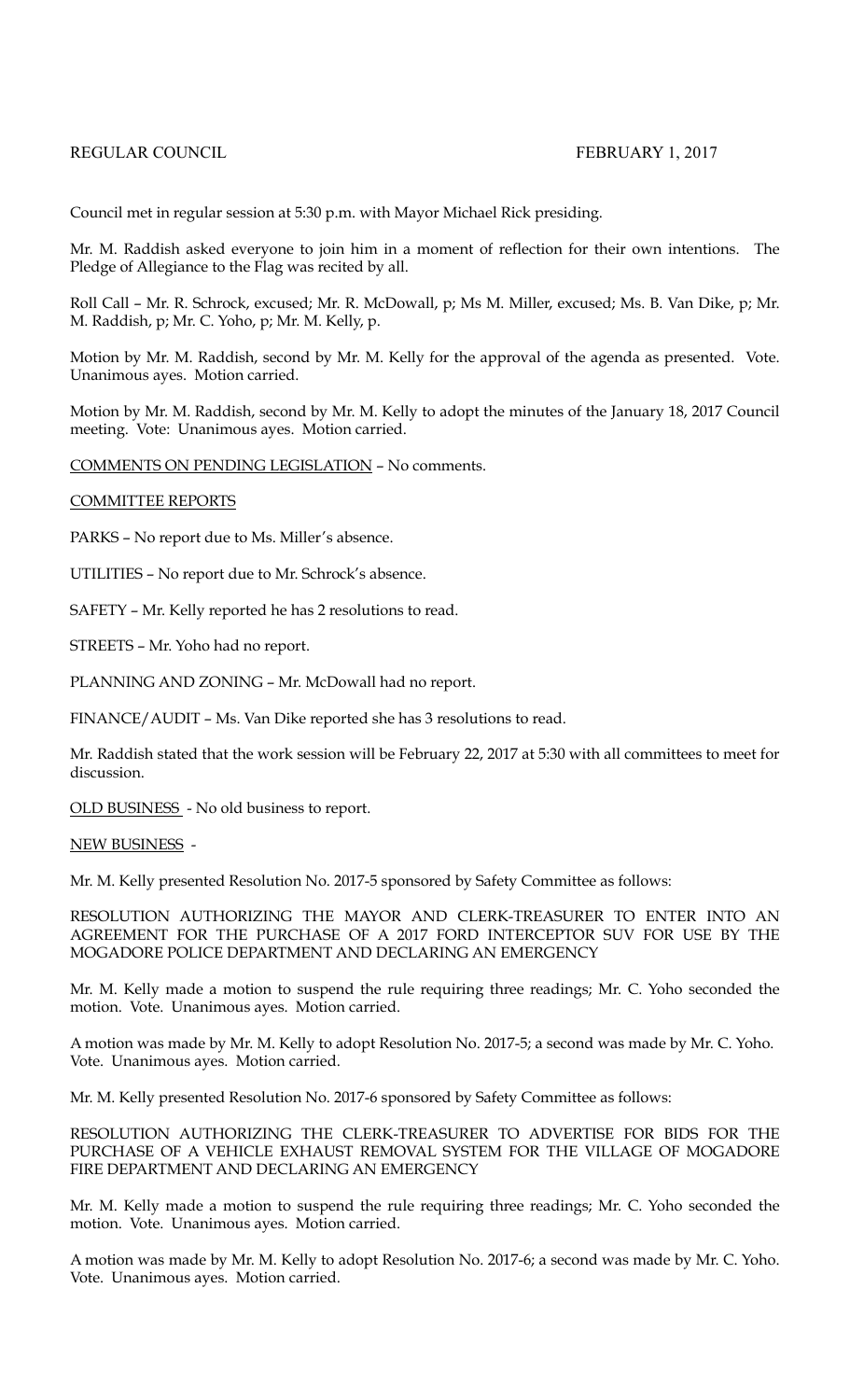Ms. B. Van Dike presented Resolution No. 2017-7 sponsored by the Finance Committee as follows:

RESOLUTION AUTHORIZING THE VILLAGE OF MOGADORE TO ACT AS A PARTNER IN A JOINT PROJECT WITH THE COUNTY OF SUMMIT AND/OR THE CITY OF AKRON TO REQUEST FUNDING APPROVAL FROM THE OHIO PUBLIC WORKS COMMISSION FOR THE STREET INFRASTRUCTURE 2018 RECONSTRUCTION PROJECT AND DECLARING AN EMERGENCY

Ms. B. Van Dike made a motion to suspend the rule requiring three readings; Mr. M. Kelly seconded the motion. Vote. Unanimous ayes. Motion carried.

A motion was made by Ms. B. Van Dike to adopt Resolution No. 2017-7; a second was made by Mr. C. Yoho.

Mr. Raddish asked if there would be any problem with the needed funding for this project since First Avenue it not listed in the title. Mr. Hill stated that the title wording would not matter; it will be presented as one package.

Vote. Unanimous ayes. Motion carried.

Ms. B. Van Dike presented Resolution No. 2017-8 sponsored by the Finance Committee as follows:

A RESOLUTION AUTHORIZING AND ESTABLISHING THE EMERGENCY CONTACT DONATION FUND ("FUND") AND DECLARING AN EMERGENCY

Ms. B. Van Dike made a motion to suspend the rule requiring three readings; Mr. C. Yoho seconded the motion. Vote. Unanimous ayes. Motion carried.

A motion was made by Ms. K. Miller to adopt Resolution No. 2017-8; a second was made by Mr. C. Yoho. Vote. Unanimous ayes. Motion carried.

Ms. B. Van Dike presented Resolution No. 2017-9 sponsored by the Finance Committee as follows:

RESOLUTION AUTHORIZING THE TRANSFER WITHIN FUNDS AND DECLARING AN **EMERGENCY** 

Ms. B. Van Dike made a motion to suspend the rule requiring three readings; Mr. R. McDowall seconded the motion. Vote. Unanimous ayes. Motion carried.

A motion was made by Ms. K. Miller to adopt Resolution No. 2017-9; a second was made by Mr. R. McDowall. Vote. Unanimous ayes. Motion carried.

COMMENTS ON THE BILLS – Ms. B. Van Dike made a motion to approve the payment of the bills as presented on the invoice report; Mr. C. Yoho seconded the motion. Vote. Unanimous ayes. Motion carried.

COMMENTS from the Public:

June Long – 4061 Etter Road representing the Cemetery Board. Ms. Long announced the board met Monday, January 30 to review the cemetery rules and regulations that have been in place since 1998. There were a few rule changes and will submit to the Law Director to review and edit. The revised rules and regulations will be presented to council in April. Ms. Long also thanked the Mayor for reappointing Linda Sansom to the board.

COMMENTS from Council: Mr. Kelly inquired about the village's snow ban. He stated that he read resident's comments on the social media site, Next Door and Officer Slayton clarified the questions. Mayor Rick stated that the ban is for 2 inches of snow and the street and police departments work together on which vehicles need to be moved.

COMMENTS from Clerk-Treasurer: No comments.

COMMENTS from Mayor: Mayor Rick requested that Council make a motion to enter into Executive Session with Council, Mayor, Law Director and Clerk-Treasurer to discuss an employee's possible resignation.